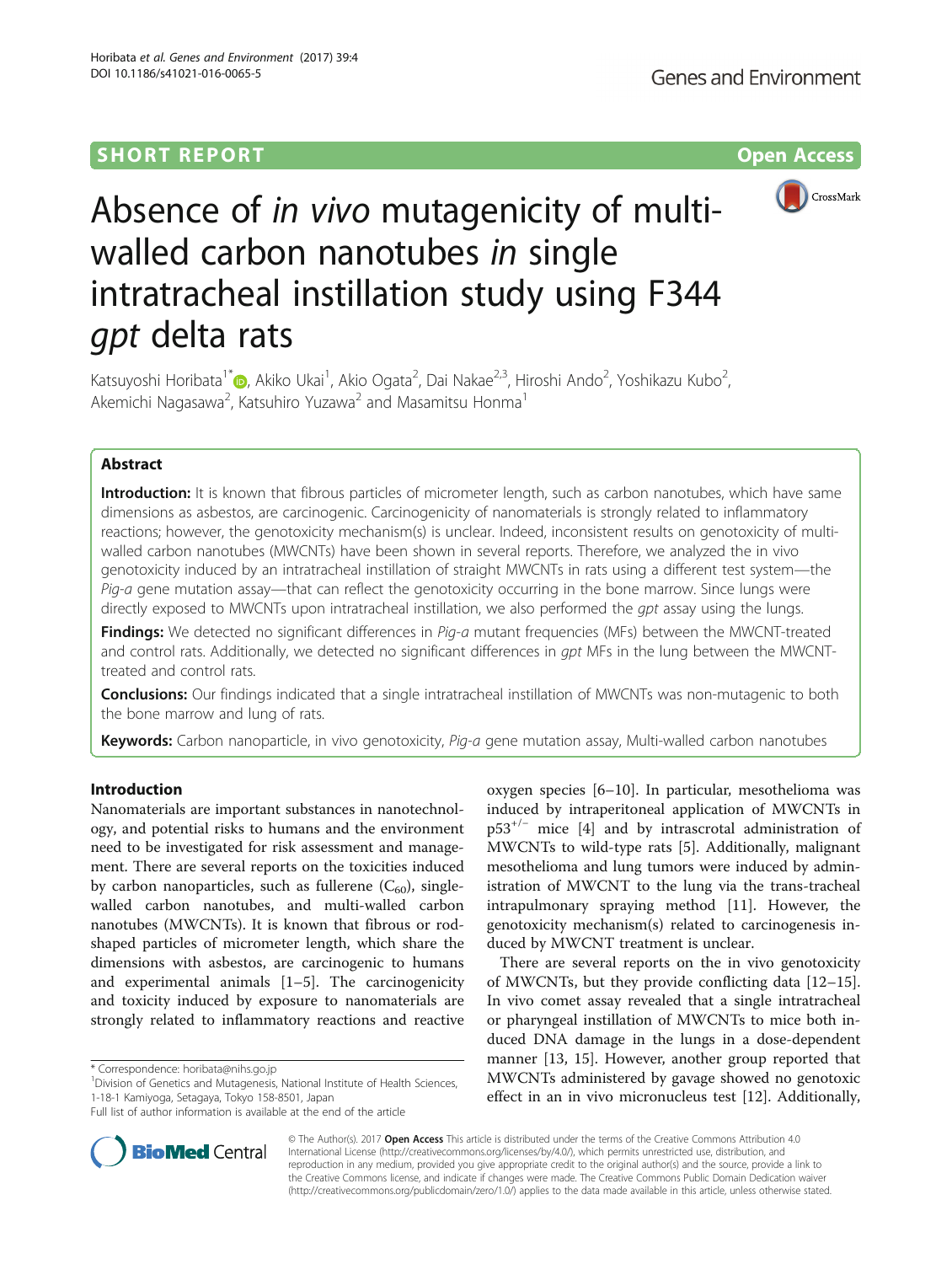an intratracheal instillation of MWCNTs to rats was also non-genotoxic, as demonstrated by the comet assay of the lung [[14\]](#page-4-0). Using a different endpoint, it was reported that an intratracheal instillation of MWCNTs in mice increased the mutation frequency detected by the gpt assay in the lung [\[13](#page-4-0)].

These discrepancies prompted us to examine in vivo mutagenicity in the lung, induced by an intratracheal instillation of MWCNTs, using *gpt*-delta transgenic rats because the lung was directly exposed to MWCNTs under our experimental conditions. The gpt assay is known as one of the gene mutation assays using a transgenic rodent. Additionally, we employed a different test system, the recently established *Pig-a* gene mutation assay [[16](#page-4-0)–[19\]](#page-4-0). This is a powerful tool for the evaluation of in vivo genotoxicity and is based on flow cytometric enumeration of glycosylphosphatidylinositol (GPI) anchordeficient erythrocytes [\[16, 17\]](#page-4-0). It is applicable across species, from rodents to humans [\[20](#page-4-0)–[24\]](#page-4-0). For this method, no transgenic animals are needed to test in vivo genotoxicity; all that is needed is a small volume of peripheral blood [[16](#page-4-0), [17\]](#page-4-0). Additionally, long-term, accumulated in vivo genotoxic effects could be evaluated by the *Pig-a* assay  $[25]$  $[25]$  $[25]$ .

## Materials and methods

## Animals

F344/NSlc-Tg (gpt-delta) male rats were obtained from Japan SLC (Shizuoka, Japan). The animals were housed individually under specific pathogen-free conditions with a 12-h light–dark cycle. Food (CRF-1 pellet feed, Oriental Yeast Co., Ltd., Tokyo, Japan) and water were available ad libitum. Animal experiments were conducted in accordance with the regulations of the Animal Care and Use Committees of the National Institute of Health Sciences and Tokyo Metropolitan Institute of Public Health.

## Test chemicals

MWCNTs (Lot No. 060125-01 k, Mitsui & Co., Ltd., Ibaraki, Japan) were prepared as described previously [[4, 5, 26\]](#page-4-0), with some modifications. According to the reports, these straight MWCNT fibers are approximately 100 nm in diameter, and 27.5% of the MWCNTs are  $\geq$  5 µm in length. The MWCNTs were suspended in a 0.2% (w/v) carboxymethyl cellulose (CMC) solution (Kanto Chemical Co., Ltd., Tokyo, Japan). The suspensions and the vehicle (0.2% CMC solution) were sterilized in an autoclave at 120 °C for 20 min and vigorously mixed by hand shaking imme-diately prior to the administration [\[5](#page-4-0)].  $N$ -nitroso- $N$ ethylurea (ENU, Sigma) was dissolved in phosphatebuffered saline (pH 6.0) at 10 mg/mL as described previously [\[18](#page-4-0)].

## Antibodies

We obtained anti-rat CD59 [clone TH9, fluorescein isothiocyanate (FITC)-conjugated] and anti-rat erythroid marker (clone HIS49, allophycocyanin-conjugated) antibodies from BD Biosciences (Tokyo, Japan).

#### Dose levels and treatments

At eight weeks of age, six male rats per group received a single intratracheal treatment of MWCNTs (0.25, 0.5, or 1 mg/kg) or the vehicle (negative control). The intratracheal spraying injection was performed using a microsprayer (series IA-1B intratracheal aerosolizer; Penn-Century, Philadelphia, PA, USA) as described previously [[27\]](#page-4-0). ENU (35.6 mg/kg) was administered intraperitoneally to six male rats for the positive control. Additionally, six male rats were treated with MWCNTs (intratracheally, 1 mg/kg) plus ENU (intraperitoneally, 35.6 mg/kg). At four weeks after the administration, all rats were sacrificed, and blood and lung samples were collected for the Pig-a and gpt assays, respectively. Because of the high cost of the gpt assay, the lung samples of both the control groups and highest dose group were analyzed prior to the other groups. In the case where a negative genotoxicity was detected in the highest dose group, analyses of the other groups were discontinued.

#### Pig-a mutation assay

The Pig-a assay was performed as described previously [[28, 29](#page-4-0)]. Blood  $(3 \mu L)$  was labeled with anti-rat CD59 (1 μg) and anti-rat erythroid marker (0.133 μg) antibodies. Approximately  $1 \times 10^6$  erythroid marker-positive cells were analyzed using a FACSCanto II flow cytometer (BD Biosciences) for the presence of surface CD59, and Pig-a mutant frequencies (MFs) were expressed as the number of CD59-negative cells per one million of HIS49-positive red blood cells (RBCs). To avoid artifactually inflating Pig-a MFs, we refined the gate for Pig-a mutant RBCs as the area encompassing a maximum of 99.0% of the lower RBC FITC staining intensities only, as previously described [\[28](#page-4-0)–[31\]](#page-4-0).

#### gpt mutation assay

High-molecular-weight genomic DNA was extracted from the lung samples of the rats treated with MWCNTs (1 mg/kg), the vehicle, and ENU using a Recover Ease DNA isolation kit (Agilent Technologies, Santa Clara, CA, USA). Lambda EG10 phages were rescued using the Transpack packaging extract (Agilent Technologies), and the *gpt* mutation assay was conducted as described previously [\[28, 32\]](#page-4-0). gpt MFs were calculated by dividing the number of confirmed 6-thioguanine-resistant colonies by the number of colonies with rescued plasmids [\[32\]](#page-4-0).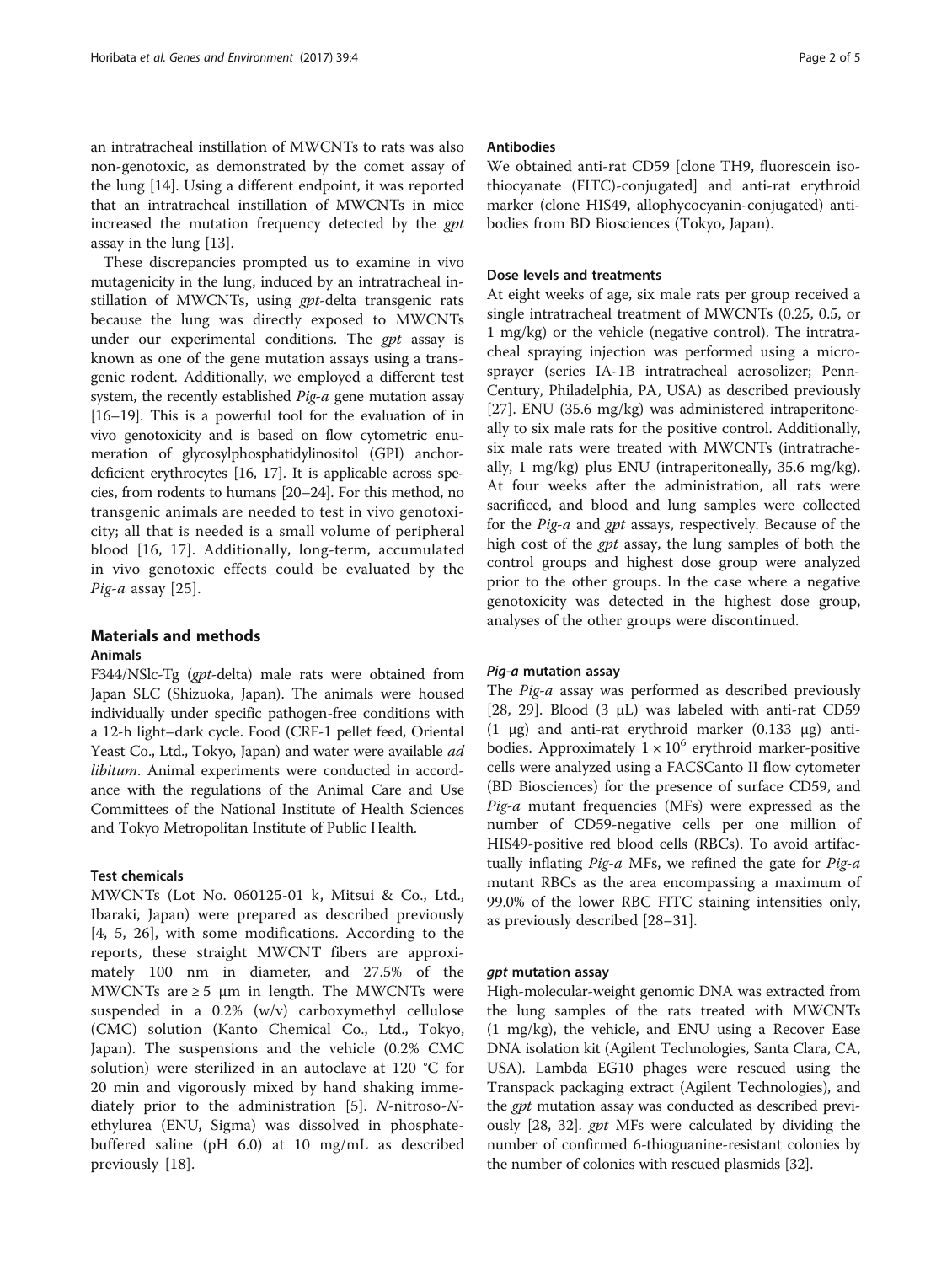## <span id="page-2-0"></span>Calculations and statistical analyses

Statistical analyses were performed using Excel Statistics 2012 (Social Survey Research Information, Tokyo, Japan) as follows. Distributions were tested by the Bartlett's test. If the distributions were normal, oneway analysis of variance was applied, followed by the Dunnett's post-hoc test (pairwise comparisons of the frequencies in the treated groups to that in the vehicle control group, one-sided). Otherwise, the Kruskal– Wallis test was applied for analysis, followed by the Steel's post-hoc test (pairwise comparisons of the frequencies in the treated groups to that in the vehicle control group, one-sided).

## **Results**

## Pig-a assay

Compared with the control, the Pig-a MFs clearly increased in the ENU- and ENU plus MWCNT-treated rats (Fig. 1). In contrast, we detected no significant differences in the Pig-a MFs among the MWCNT-only-treated groups (Fig. 1). Additionally, we detected no significant differences in the Pig-a MFs between the ENU- and ENU plus MWCNT-treated rats (Fig. 1).

## gpt assay

Compared with the control, the gpt MFs significantly increased in the ENU-treated rats (Fig. 2 and Table 1). In contrast, we detected no significant differences in the gpt MFs in the lungs among the MWCNT-treated groups (Fig. 2 and Table 1).



gpt mutant frequency (x10<sup>-6</sup>) 15  $10$ 5  $\Omega$ **MWCNTs MWCNTs** ENU  $0 \frac{m}{L}$  kg<br> $L$ .  $35.6 \text{ mg/kg}$ <br> $I.P.$ 1 mg/kg<br> $L$ T. Fig. 2 gpt mutant frequencies in the lung. Four weeks after the treatments, the rats were sacrificed, and their lung samples were collected and analyzed by the gpt assay. Each treated group is shown under the bars. The data are the mean  $\pm$  SD.  $*$ p < 0.05 compared to the control

| <b>Table 1</b> Induction of mutations ( <i>gpt</i> assay) in the lungs of |  |  |
|---------------------------------------------------------------------------|--|--|
| transgenic rats treated with MWCNTs                                       |  |  |

| Compound     | Dose<br>(mg/kg) | Animal No.     | Colony-<br>forming units | Mutants        | Mutant<br>frequency<br>$(x10^{-6})$ |
|--------------|-----------------|----------------|--------------------------|----------------|-------------------------------------|
| 0.2% CMC*    | $\overline{O}$  | $\mathbf{1}$   | 756,000                  | 5              | 6.61                                |
|              |                 | $\overline{2}$ | 1,284,000                | $\overline{2}$ | 1.56                                |
|              |                 | 3              | 924,000                  | $\mathbf 0$    | 0.00                                |
|              |                 | 4              | 720,000                  | $\mathbf 0$    | 0.00                                |
|              |                 | 5              | 939,000                  | 1              | 1.06                                |
|              |                 | 6              | 621,000                  | $\mathbf 0$    | 0.00                                |
|              |                 | Ave.           |                          |                | 1.54                                |
|              |                 | S.D.           |                          |                | 2.57                                |
| <b>MWCNT</b> | 1               | 1              | 1,035,000                | $\overline{2}$ | 1.93                                |
|              |                 | $\overline{2}$ | 810,000                  | $\overline{4}$ | 4.94                                |
|              |                 | 3              | 930,000                  | $\mathbf{0}$   | 0.00                                |
|              |                 | $\overline{4}$ | 909,000                  | $\overline{2}$ | 2.20                                |
|              |                 | 5              | 951,000                  | $\mathbf{1}$   | 1.05                                |
|              |                 | 6              | 870,000                  | $\mathbf{1}$   | 1.15                                |
|              |                 | Ave.           |                          |                | 1.88                                |
|              |                 | S.D.           |                          |                | 1.69                                |
| ENU          | 35.6            | 1              | 777,000                  | 1              | 1.29                                |
|              |                 | $\overline{2}$ | 894,000                  | $\overline{4}$ | 4.47                                |
|              |                 | 3              | 744,000                  | 3              | 4.03                                |
|              |                 | $\overline{4}$ | 510,000                  | $\mathbf{1}$   | 1.96                                |
|              |                 | 5              | 567,000                  | 6              | 10.58                               |
|              |                 | 6              | 678,000                  | $\overline{2}$ | 2.95                                |
|              |                 | Ave.           |                          |                | $4.21***$                           |
|              |                 | S.D.           |                          |                | 3.34                                |

\*CMC, a carboxymethyl cellulose solution (negative control)  $**p < 0.05$  compared to the control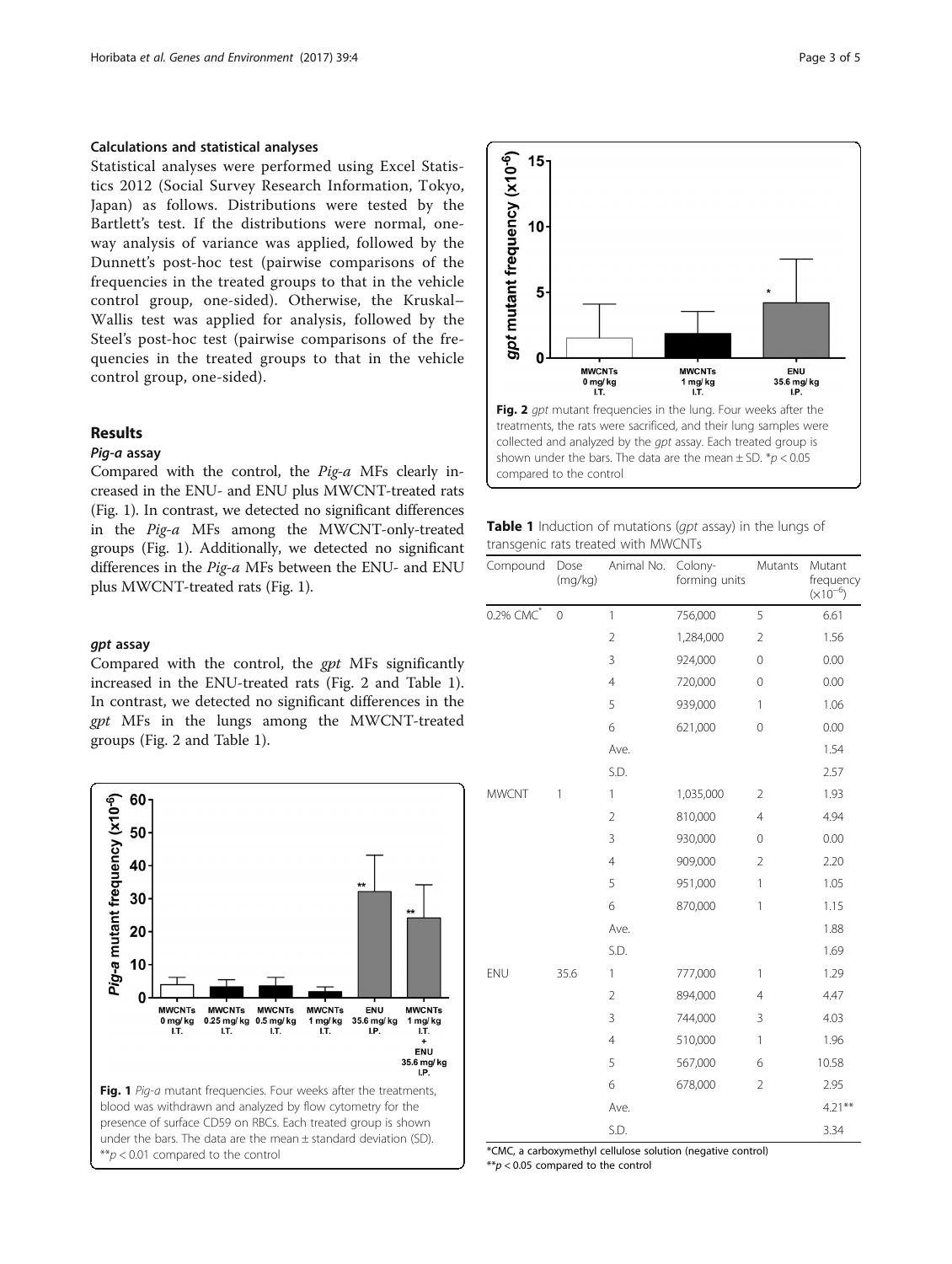## **Discussion**

It has been reported that aspiration exposure of mice to MWCNTs induced strong inflammatory reactions [\[33](#page-4-0)], and an intratracheal instillation of MWCNTs to rats resulted in strong pulmonary toxicity effects, including focal peribronchiolar lymphoid aggregates, foamy alveolar macrophage accumulation, lymphoplasmocytic infiltration, fibrosis, and diffuse alveolar damage [\[34](#page-4-0)]. Inflammatory reactions induced by MWCNTs treatment seem to be the cause of genotoxicity [\[13](#page-4-0)].

An in vivo comet assay revealed that a single intratracheal instillation of MWCNTs to mice induced DNA damage in the lungs in a dose-dependent manner. Oxidative DNA damage related to inflammation was also detected in mouse lungs [[13\]](#page-4-0). Additionally, the in vivo comet assay using mouse lungs revealed that single pharyngeal aspiration of straight MWCNTs, but not tangled MWCNTs, induced DNA damage in a dose-dependent manner [\[15](#page-4-0)]. However, oral administration of MWCNTs to mice showed no genotoxicity in the erythrocyte micronucleus test [[12\]](#page-4-0). Both single and repeated doses of intratracheally instilled MWCNTs were found by comet assays to be non-genotoxic to rat lung cells, although inflammatory changes, including infiltration of macrophages and neutrophils, were detected in the rats [[14](#page-4-0)]. In the above reports, in vivo genotoxicity of MWCNTs was evaluated by direct detection of DNA damage, e.g., using the comet assay and micronucleus test. However, the results were inconsistent. To elucidate the in vivo genotoxicity potential of MWCNTs, we employed different endpoints and evaluated in vivo genotoxicity of MWCNTs using two gene mutation assays, i.e., the Pig-a and *gpt* assays.

We demonstrated that straight MWCNTs administered intratracheally to male F344/NSlc-Tg (gpt-delta) rats were negative for genotoxicity in the  $Pig-a$  assay using blood (Fig. [1](#page-2-0)). The  $Pig-a$  assay is based on the detection of a GPI-anchored protein on the cell surface of RBCs. It is considered that the absence of the GPIanchored protein in RBCs is caused by mutations in the Pig-a gene, occurring in nucleated erythroid precursors and/or in hematopoietic stem cells (HSCs) [[16, 19\]](#page-4-0). This suggests that the expression of GPI-anchored CD59 in RBCs depends on the Pig-a mutations that occurred in erythroid precursors and/or HSCs in the bone marrow. According to this, we considered that our results obtained by the Pig-a assay reflected the genotoxicity of MWCNTs to the bone marrow. We also detected no significant difference in the  $Pig-a$  MFs between the groups treated with ENU alone or with ENU plus MWCNTs. This result indicated that the treatment with MWCNTs did not increase the ENU genotoxicity to the bone marrow. Because the target organ was the lung in our experiments, the negative results of the  $Pig-a$  assay

were not unexpected. On the other hand, MWCNTs were non-genotoxic to the lungs as shown by the gpt assay, although the lungs were directly exposed to MWCNTs (Fig. [2](#page-2-0)). Based on these findings, we concluded that no mutagenicity was induced by a single intratracheal treatment with straight MWCNTs in both the lung and bone marrow. Interestingly, similar results were shown by Kato et al. [[13](#page-4-0)]. In their report, the gpt assay revealed that no genotoxicity was induced by a single- and two-times repeated intratracheal instillation; however, a four-times repeated treatment resulted in genotoxicity.

All these studies indicate that the nature of MWCNTs, exposure conditions, method, route, and endpoints are important when evaluating the genotoxicity of MWCNTs. At this time, we cannot explain the mechanism(s) of MWCNT genotoxicity in detail, but we suspect that the mechanism(s) is complex and depends on the nature of MWCNTs, oxidative DNA damages, inflammation, and other biological factors, as previously discussed for another nanomaterial,  $C_{60}$  [\[18\]](#page-4-0).

#### Abbreviations

C<sub>60</sub>: Fullerene; CMC: Carboxymethyl cellulose; ENU: N-nitroso-N-ethylurea; FITC: Fluorescein isothiocyanate; GPI: Glycosylphosphatidylinositol; HSC: Hematopoietic stem cell; MF: Mutant frequency; MWCNTs: Multi-walled carbon nanotubes; RBC: Red blood cell

#### Acknowledgement

This work was supported by Health and Labor Sciences Research Grant, Japan, Grant Number: H27-Chemical-Disignation-004.

#### Funding

Not applicable.

#### Availability of data and materials

All data generated or analyzed during this study are included in this published article.

#### Authors' contributions

KH, AU, AO, DN, HA, YK, AN, and KY collected the data. KH, AO, DN, and MH designed and critically discussed the study. All authors read and approved the final manuscript.

#### Authors' information

Not applicable.

#### Competing interests

The authors declare that they have no competing interests.

## Consent for publication

Not applicable.

### Ethics approval

Animal experiments were conducted in accordance with the regulations of the Animal Care and Use Committees of the National Institute of Health Sciences and Tokyo Metropolitan Institute of Public Health.

#### Author details

<sup>1</sup> Division of Genetics and Mutagenesis, National Institute of Health Sciences, 1-18-1 Kamiyoga, Setagaya, Tokyo 158-8501, Japan. <sup>2</sup>Department of Pharmaceutical and Environmental Sciences, Tokyo Metropolitan Institute of Public Health, 3-24-1 Hyakunin-cho, Shinjuku, Tokyo 169-0073, Japan. <sup>3</sup>Present address: Department of Nutritional Science and Food Safety, Faculty of Applied Bioscience, Tokyo University of Agriculture, 1-1-1 Sakura-ga-Oka, Setagaya, Tokyo 156-8502, Japan.